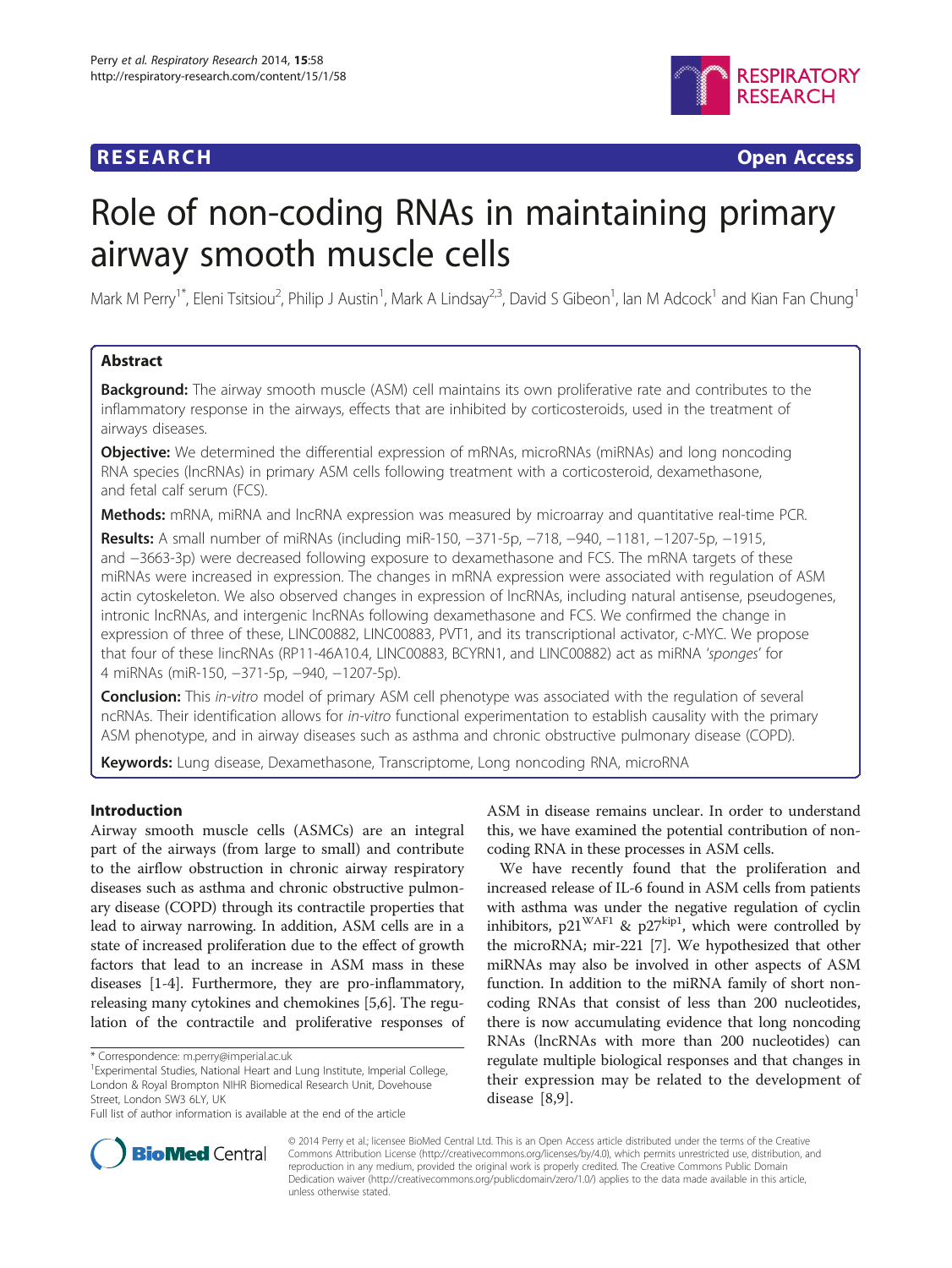There are a surprisingly few studies demonstrating the importance of miRNAs in ASM function (Extensively reviewed in [[10](#page-10-0)]) and these only validate the importance of a handful of miRNAs; let-7a, miR-16, miR-25, miR-26a, miR-133, miR-143, miR-145, miR-146a and miR-206. Furthermore, there are currently, no studies examining the roles of lncRNAs in ASM. Therefore, we have adopted a transcriptomic approach to investigate the differential expression of mRNAs, miRNAs and lncRNAs in primary ASM cells and exposed them to a known inducer of proliferation, fetal calf serum (FCS), and also examined the effect of the corticosteroid, dexamethasone.

## Methods

### Patient recruitment

Healthy subjects with no previous history of disease were recruited. Each subject underwent a fiberoptic bronchoscopic study under sedation with midazolam and topical anaesthesia to the airways with lidocaine. Airway biopsies were taken from segmental and sub-segmental airways of the right lower lobe. This study was approved by the Royal Brompton & Harefield NHS Trust Ethics committee and all subjects gave written informed consent. Subject data are shown in Table 1.

## ASM cell culture and stimulation

ASM cells were picked from bronchial biopsies and cultured in Dulbecco's Modified Eagles Medium (DMEM) supplemented with 4 mM L-glutamine, 20 U/l of penicillin, 20 μg/ml streptomycin, and 2.5 μg/ml amphotericin B and 10% foetal calf serum (FCS), as previously described [[7,11](#page-10-0)]. At confluence, ASM cell cultures exhibited a typical "hill-and-valley" appearance. Immunofluorescence techniques for calponin, smooth muscle α-actin and myosin heavy chain revealed that > 95% of the cells displayed the characteristics of smooth muscle cells in culture. Cells

#### Table 1 Subject data

| 9                 |
|-------------------|
| $36.4 \pm 12.7$   |
| 7/2               |
| 0                 |
| $\Omega$          |
| 0                 |
| $4.02 \pm 0.48$   |
| $104.23 \pm 7.28$ |
| $78.89 \pm 5.98$  |
| >16               |
|                   |

FEV<sub>1</sub>, forced expiratory volume in 1 s; FVC, forced vital capacity; PC<sub>20</sub>, provocative concentration of methacholine causing a 20% fall in FEV<sub>1</sub>; N/A: not available. \*Defined as positive skin prick tests to one or more common aeroallergens. Data shown as mean ± SEM.

at passages 3–4 were used for all experiments, from 9 different donors.

Confluent cells were growth-arrested by FCS deprivation for 24 h in DMEM supplemented with sodium pyruvate (1 mM), L-glutamine (2 mM), nonessential amino acids (1:100), penicillin (100 U/ml)/streptomycin (100  $\mu$ g/ml), amphotericin B  $(1.5 \text{ µg/ml})$ , and bovine serum albumin (0.1%). Cells were pre-treated with dexamethasone  $(10^{-7}$  M) for 1 h, before being stimulated with 2.5% FCS for 24 h. Supernatants were removed and IL-6 and CXCL8 levels determined by DuoSet ELISA (R&D Systems). Cell proliferation was measured by the Cell Proliferation ELISA BrdU kit (Roche Applied Science), an assay comparable to cell counting as confirmed by flow cytometry [[7,11](#page-10-0)]. Cellular viability was assessed by MTT assay [[12](#page-10-0)]. Each patient sample was replicated over 3 wells.

## RNA extraction

Total RNA was extracted using the  $mir$ Vana™ miRNA isolation kit (Ambion Europe). RNA was eluted in 50 μl RNase-free water (Promega UK, Southampton, UK) and stored at −80°C. RNA content and purity was measured using a BioTek PowerWave XS (SSi Robotics, Tustin, CA, U.S.A.) spectrophotometer.

#### Microarray analysis

LncRNA and mRNA expression was determined using the Agilent SurePrint G3 Human GE microarrays and miRNA expression was determined using Agilent Human miRNA microarray following the manufacturer's instructions.

Total RNA samples (50 ng) used in lncRNA and mRNA microarrays were initially labeled with Spike-In control A (for Cyanine 3-CTP) or B (for Cyanine 5-CTP). Labelled samples were then used for cDNA synthesis using the cDNA Master Mix (Agilent) and were incubated for 2 h at 40°C followed by 15 min at 70°C to inactivate the Affinity-Script enzyme. The synthesized cDNA was then used for cRNA synthesis and amplification using the Transcription Master Mix with either Cyanine 3 or Cyanine 5 and incubated at 40°C for 2 h.

Labeled and amplified RNA was then purified using the RNeasy Mini Kit (Qiagen) and quantified using the NanoDrop Spectrophotometer's Microarray Measurement function. The Cyanine 3 or Cyanine 5 concentrations and the cRNA concentration were used to calculate the yield (μg) and the specific activity (pmol Cy3 or Cy5 per μg cRNA) of each sample. For each microarray reaction, 300 ng of Cyanine 3- and 300 ng of Cyanine 5-labelled, linearly amplified cRNA samples were mixed and incubated together with Fragmentation buffer for 30 min, followed by the addition of Hybridization buffer. Samples were loaded onto SurePrint G3  $(8 \times 60 \text{ K})$  microarray slides (Agilent) and hybridized at 65°C for 17 h at 10 rpm using Agilent's Hybridization oven and SureHyb chamber.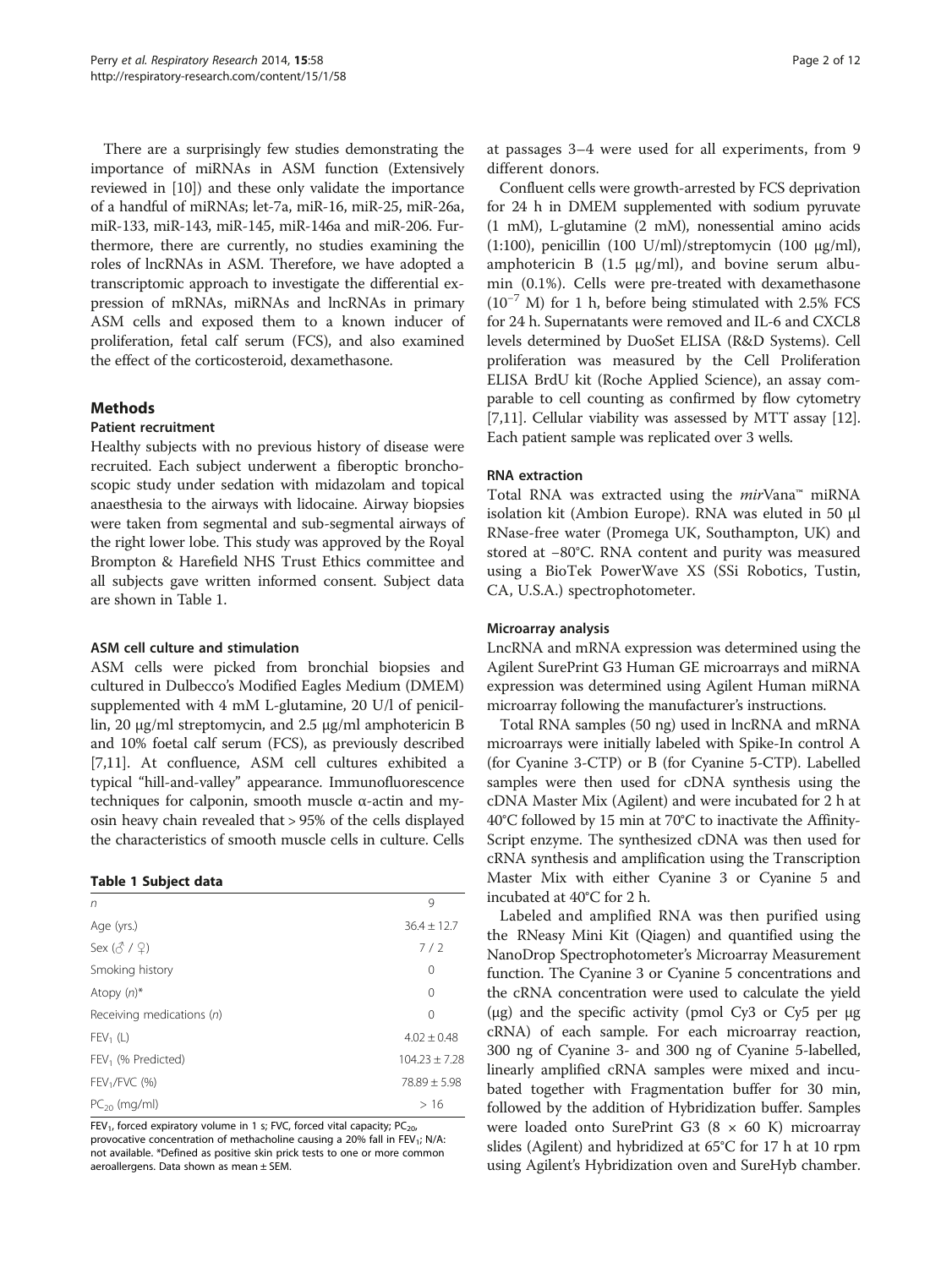The microarrays were then disassembled and washed in GE Wash Buffer 1 (Agilent) for 60 sec at RT, followed by GE Wash Buffer 2 for 60 sec at 37°C, followed by an acetonitrile wash (10 sec at RT) and the final wash in Stabilization and Drying solution for 30 sec at RT, to improve microarray results by preventing ozone-mediated fluorescent signal degradation. The microarrays were scanned with the Agilent Microarray Scanner G2565BA using the profile for 2-colour microarrays (AgilentG3\_ GX\_2Color) at 5 μm resolution, dyes channel Red&Green, Scan Area  $61 \times 21.6$  mm.

miRNA-enriched RNA samples (100 ng) used in the microRNA microarrays were labeled with the Labeling Spike-In solution using Agilent's miRNA Complete Labeling and Hyb Kit and then the samples were dephosphorylated by incubation at 37°C on a heat block for 30 min. DMSO was added to the dephosphorylated RNA for denaturation for 10 min, followed by the assembly of the Labeling Reaction, where samples were incubated with Cyanine 3-pCp and allowed to ligate for 2 h at 16°C. The labeled RNA was purified using Micro Bio-Spin 6 columns (Bio-Rad) and the desalted samples were dried up in a vacuum concentrator at 50°C for 1 h to remove DMSO. Samples were resuspended in Hybridization Mix using Hyb Spike-In solution and Hybridization Buffer and were loaded onto Agilent Human miRNA microarrays and hybridized at 55°C for 20 h at 20 rpm using Agilent's Hybridization oven and SureHyb chamber. The microarrays were then disassembled and washed in GE Wash Buffer 1 (Agilent) for 60 sec at RT, followed by GE Wash Buffer 2 for 60 sec at 37°C. The microarrays were scanned with the Agilent Microarray Scanner G2565BA using the profile for miRNA microarrays (AgilentHD\_ miRNA) at 2 μm resolution, dye channel Green, Scan Area  $61 \times 21.6$  mm.

Following normalization against internal controls provided within the labeling kits, probes which had background expression (signal value of mRNA < 4.5 and miRNA < 5.0) were removed. The threshold of background expression was determined using samples that processed but which contained no RNA. Since initial analysis of mRNA, lncRNA and miRNA between baseline and FCS-treated cells or dexamethasone + FCS-treated cells showed none that gave a  $FDR < 0.1$ , differential expression (p value) was determined by 3-way ANOVA using the Partek Genomics Suite. We report changes in expression with  $p < 0.05$ . Predicted interactions between miRNAs and mRNA were determined using TargetScan 5.2 within the Partek Genomics Suite. The changes in profile of mRNA expression were analyzed using the bioinformatics database, DAVID 6.7 [[13,14](#page-10-0)] and possible miRNA–lncRNA interactions, were examined using LNCipedia 2.0 [[15](#page-10-0)]. Microarray data has been deposited at GEO.

# Quantitative PCR measurement of miRNA and mRNA expression

miRNA and lncRNA expression was undertaken with the 2-step Applied Biosystems TaqMan RT-PCR protocol (Applied Biosystems) and normalized to 18S, as previously described [\[7,11,16\]](#page-10-0). mRNA expression was determined using TaqMan RT-PCR with Assays on Demand (Applied Biosystems). The separate-well  $2^{-(\Delta \Delta \text{Ct})}$  method was used to determine relative quantitative levels of individual miRNAs, lincRNAs and mRNAs.

## Data and statistical analysis

The RT-PCR results are presented as the mean ± SEM of at least nine independent experiments. Statistical analysis was performed by Mann–Whitney U-test test, assuming non-parametric distribution. P values of < 0.05 were considered significant.

# Results

# Effect of Dexamethasone and FCS upon ASM cell proliferation, IL-6 and CXCL8 release

We have previously demonstrated that 2.5% v/v FCS and  $10^{-7}$  M dexamethasone are optimum concentrations to induce and, conversely, inhibit both a pro-inflammatory and proliferative state in primary ASM [[7,11,17\]](#page-10-0).

To confirm activation, in this study, of primary ASM by the stimulus (FCS), and pre-treatment with corticosteroid (dexamethasone), we measured DNA synthesis, IL-6, and CXCL8 release by ELISA. At 24 h, FCS (2.5%) induced DNA synthesis by  $\sim$ 2.5-fold (p < 0.001), IL-6 release  $\sim$ 3-fold (p < 0.001) and CXCL8 release  $\sim$ 2-fold  $(p < 0.001)$  (Figure [1](#page-3-0)A, C & D). When ASM cells were exposed to dexamethasone  $(10^{-7}$  M) for 1 h prior to stimulation with FCS, this increase was completely attenuated  $(p < 0.001)$  (Figure [1](#page-3-0)A, C & D). No effect was observed upon cellular viability (Figure [1](#page-3-0)B).

#### Effect of dexamethasone and FCS upon mRNA expression

Following stimulation with FCS (2.5%) 525 mRNA were increased in expression and 680 were decreased (Additional file [1](#page-9-0): Table S1 & S2). Following treatment with Dexamethasone ( $10^{-7}$  M) for 1 h before subsequent stimulation with FCS (2.5%) 436 mRNA were increased in expression and 457 were decreased (Additional file [1](#page-9-0): Table S3 & S4). Interestingly, only 5 mRNAs were differentially expressed in primary ASM cells after treatment with FCS or dexamethasone + FCS. The pre-treatment of the ASM cells with dexamethasone, prevented the subsequent change induced by FCS as confirmed by RT-PCR (Figure [2](#page-3-0) and Table [2](#page-4-0)). For the first time, we report here the differential expression of these mRNAs in primary ASM cells.

To identify the pathways that these mRNAs are involved in, we analysed the changes in profile of mRNA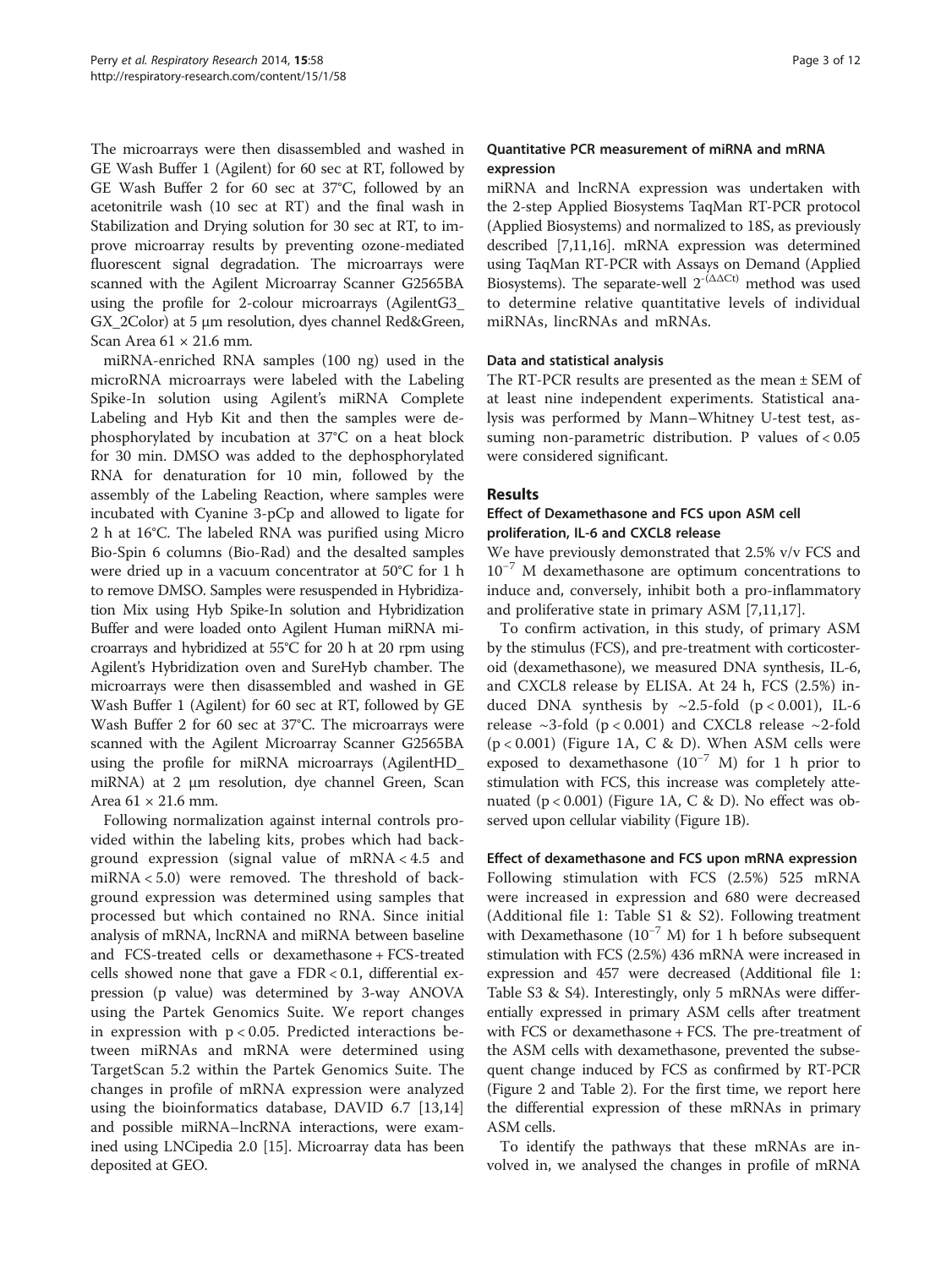

<span id="page-3-0"></span>

expression using the bioinformatics database, DAVID 6.7 [\(http://david.abcc.ncifcrf.gov/](http://david.abcc.ncifcrf.gov/)) [[13,14\]](#page-10-0). Significantly, this showed a deregulation of those mRNAs involved in inflammatory and other signalling pathways in primary ASM cells following stimulation with FCS (2.5%). These included those involved in ASM cell signalling (the NOD- like receptor signalling pathway, cell cycle and p53 signalling pathway) and inflammation (Cytokine-cytokine receptor interaction and the TGF-β signaling pathway). Interestingly, when the same ASM cells were pre-treated with dexamethasone (10<sup>-7</sup> M) before being stimulated with FCS (2.5%), these pathways were not activated, and

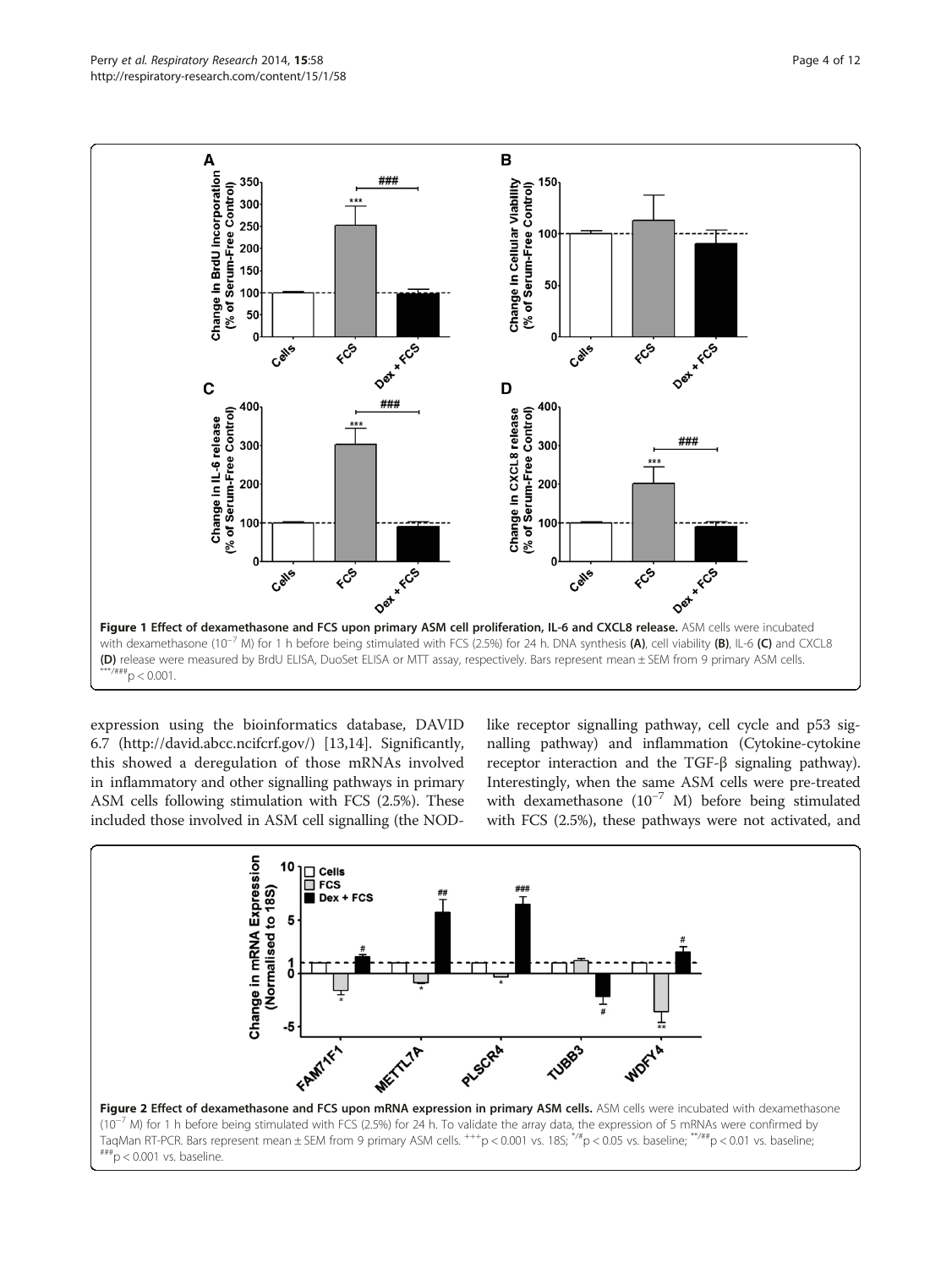<span id="page-4-0"></span>

|  |  |  | Table 2 Differential mRNA expression changes in healthy ASM cells after treatment with FCS or Dex + FCS |
|--|--|--|---------------------------------------------------------------------------------------------------------|
|--|--|--|---------------------------------------------------------------------------------------------------------|

| mRNA            | <b>FCS</b>      |                      | $Dev + FCS$        |                      |
|-----------------|-----------------|----------------------|--------------------|----------------------|
| Microarray (FC) |                 | qRT-PCR (FC)         | Microarray (FC)    | qRT-PCR (FC)         |
| <b>FAM71F1</b>  | $-1.7$ (<.05)   | $-1.62$ (<.05)       | $1.7$ ( $< 0.05$ ) | $1.56 \; (< 0.05)$   |
| METTL7A         | $-1.9$ (<.01)   | $-0.85$ (<.05)       | $2.1$ ( $< 01$ )   | $5.77 (< 0.01$ )     |
| PLSCR4          | $-1.5$ (<.001)  | $-0.33$ ( $< 0.05$ ) | $1.6$ (<.001)      | $6.47$ ( $< .001$ )  |
| TUBB3           | $1.5 \leq c.05$ | $1.22$ (<.05)        | $-1.7$ (<.001)     | $-2.18$ ( $< 0.05$ ) |
| WDFY4           | $-1.8$ (<.05)   | $-3.60$ ( $< 01$ )   | $1.8$ ( $< .05$ )  | 2.01 (< .05)         |

This table lists those mRNAs that were differentially expressed in healthy ASM cells following stimulation with FCS (2.5%) or treatment with dexamethasone (10−<sup>7</sup> M) before stimulation with FCS (2.5%). Microarray data are denoted as the fold change against baseline control and is the mean of 9 individual patients. These values are derived from Additional file [1:](#page-9-0) Table S1, S2, S3, S4 and are for those genes that demonstrated an FDR of less than 0.05; associated P values are shown in parentheses. FC, Fold change.

instead normal cell function was resumed (e.g. phenylalanine and tyrosine metabolism) (Table 3).

## miRNA expression levels in primary ASM cells and their respective targets

We extracted RNA from ASM cells and measured the expression of the miRNAs. At baseline, we detected 230 miRNAs (Additional file [1](#page-9-0): Table S5). Following exposure to FCS (2.5%), 10 of these were decreased in expression; a further 3 more were decreased in expression when the ASM cells were exposed to dexamethasone prior to addition of FCS (Table [4](#page-5-0)). We determined the expression of 6 of these miRNAs by RT-PCR and confirmed that the expression of miR-371-5p, −718, −1181, −1207-5p, −1915, and −3663-3p were reduced by dexamethasone and FCS (Figure [3](#page-5-0)).

We utilized the miRNA target prediction program TargetScan [\(http://www.targetscan.org/](http://www.targetscan.org/)) to review the targets of these miRNAs. Of the miRNAs decreased in expression following FCS, 3 have predicted mRNA targets that were subsequently increased in expression (Additional file [1](#page-9-0): Table S1 & S3). To identify the pathways

Table 3 Pathway analysis in primary ASM cells

| Gene set name                          | P-value* |  |
|----------------------------------------|----------|--|
| 2.5% FCS                               |          |  |
| Cell cycle                             | 0.0045   |  |
| NOD-like receptor signalling pathway   | 0.0046   |  |
| Cytokine-cytokine receptor interaction | 0.05     |  |
| P53 signalling pathway                 | 0.03     |  |
| TGF-ß signalling pathway               | 0.02     |  |
| 2.5% FCS + $10^{-7}$ M dexamethasone   |          |  |
| Phenylalanine metabolism               | 0.011    |  |
| Tyrosine metabolism                    | 0.04     |  |

Pathway analysis of those mRNAs changed in expression using the bioinformatics database, DAVID 6.7 [\(http://david.abcc.ncifcrf.gov/](http://david.abcc.ncifcrf.gov/)). \*Modified Fisher Exact P-Value, EASE Score (Maximum Probability). The threshold of EASE Score, a modified Fisher Exact P-Value, for gene-enrichment analysis. Fisher Exact P-Value = 0 represents perfect enrichment. P-Value is equal or smaller than 0.05 to be considered strongly enriched in the annotation categories. Default is 0.1.

that these mRNAs are involved in, we analysed the changes in profile of mRNA expression using the bioinformatics database, DAVID 6.7 [\(http://david.abcc.ncifcrf.gov/](http://david.abcc.ncifcrf.gov/)) [[13,14\]](#page-10-0). This showed that these mRNAs are essential in regulation of the actin cytoskeleton, the remodelling of which is an important mechanism of airway smooth muscle contraction [[18\]](#page-10-0). We confirmed the increased expression of these mRNAs by RT-PCR (Figure [4](#page-6-0)).

#### lncRNA expression levels in primary ASM cells

Long noncoding RNAs may regulate multiple biological pathways that could lead to the development of disease. Currently, lncRNAs can be broadly divided into 4 families based on their sequence and relative position to the exonic regions of protein-coding sequences and include pseudogenes, natural antisense (to exonic regions), intronic lncRNAs, and intergenic lncRNAs [\[19\]](#page-10-0). To identify novel lncRNAs, we used ENSEMBLE [\(www.ensembl.org/](http://www.ensembl.org/index.html) [index.html\)](http://www.ensembl.org/index.html) to determine the genomic position of those probe sets from the microarray that did not match known protein-coding genes.

Following stimulation with FCS, 17 lncRNAs were increased (Additional file [1](#page-9-0): Table S6) and 40 lncRNAs were decreased in expression (Additional file [1:](#page-9-0) Table S7). In the presence of dexamethasone ( $10^{-7}$  M) and FCS, the lncRNA expression profile changed dramatically with 27 lncRNAs increasing and 39 decreasing in expression (Additional file [1](#page-9-0): Tables S8 & S9, respectively). Interestingly, 29 lncRNAs were altered after FCS and after dexamethasone + FCS (Table [5\)](#page-7-0). We confirmed the increased expression of LINC00882, LINC00883, and PVT1 oncogene by RT-PCR, and found them to be significantly increased in expression in primary ASM cells that had been pre-treated with dexamethasone  $(10^{-7}$  M), before being stimulated with FCS  $(2.5%)$   $(P < 0.05)$  (Figure [5](#page-8-0)). Furthermore, PVT1 is known to be transcriptionally activated by the oncogene c-MYC and p53 both of which were increased in expression in our screen of mRNAs, and we confirmed the expression of c-MYC by RT-PCR, and in a similar pattern to the PVT1 we found it to be significantly increased in expression in primary ASM cells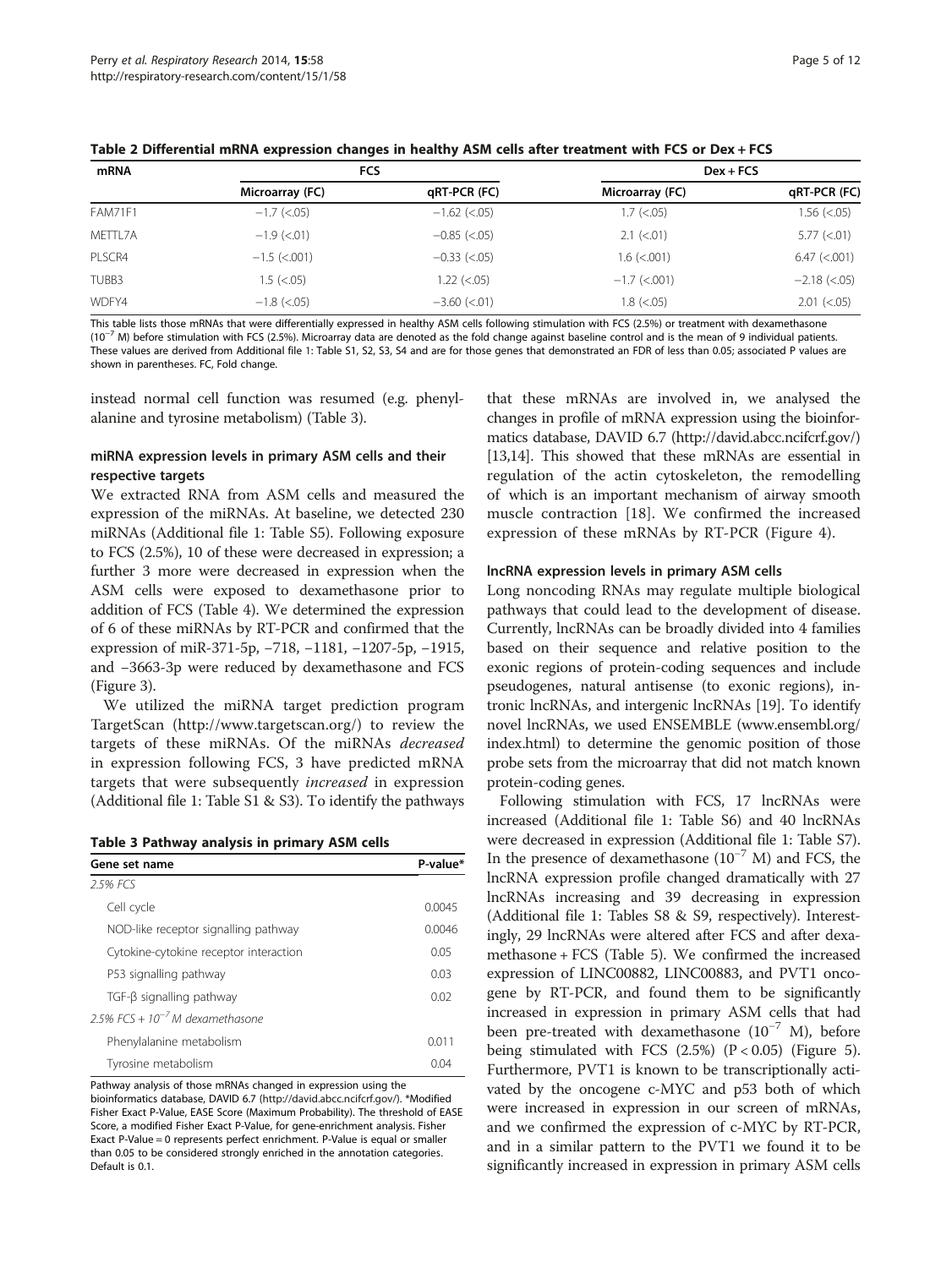| Baseline expression $(\Delta CT)$ | <b>FCS</b>      |                          |                     |                      |
|-----------------------------------|-----------------|--------------------------|---------------------|----------------------|
|                                   | Microarray (FC) | qRT-PCR (FC)             | Microarray (FC)     | qRT-PCR (FC)         |
| $6.1$ ( $< .001$ )                |                 |                          | $-1.5$ (<.001)      | $-1.32$ (<.05)       |
| $6.2$ ( $< .001$ )                |                 | $\overline{\phantom{a}}$ | $-1.5$ (<.001)      | $-1.25$ (<.05)       |
| $6.3$ ( $< .001$ )                | $-1.6$ (<.001)  | $-0.97$ (<.05)           | $-1.7$ (<.001)      | $-1.73$ (<.05)       |
| $5.4$ ( $< .001$ )                | $-1.5$ (<.001)  | $-1.26$ (<.05)           | $-1.6$ (<.001)      | $-1.44$ ( $< 0.05$ ) |
| $7.6$ ( $< .001$ )                | $-1.7$ (<.001)  |                          | $-1.9$ (<.001)      |                      |
| $6.7$ ( $< .001$ )                | $-1.5$ (<.001)  |                          | $-1.6$ (<.001)      |                      |
| $7.0$ ( $< .001$ )                | $-1.7$ (<.001)  | $-0.89$ (<.05)           | $-1.8$ (<.001)      | $-0.89$ (<.05)       |
| $7.7$ ( $< .001$ )                | $-1.8$ (<.001)  | $-1.73$ (<.05)           | $-2.0$ (<.001)      | $-1.13$ (<.05)       |
| $9.0$ ( $< .001$ )                | $-1.8$ (<.001)  | $-0.58$ (<.05)           | $-1.9$ (<.001)      | $-0.66$ (<.05)       |
| $8.0$ ( $< .001$ )                | $-1.8$ (<.001)  | $-1.10$ (<.05)           | $-2.0$ (<.001)      | $-1.36$ ( $< 0.05$ ) |
| $9.7$ ( $< .001$ )                | $-2.1$ (<.001)  |                          | $-2.3$ ( $< .001$ ) |                      |
| $6.1$ ( $< .001$ )                |                 |                          | $-1.5$ (<.001)      |                      |
| $9.6$ ( $< .001$ )                | $-1.6$ (<.001)  |                          | $-1.5$ (<.001)      |                      |
|                                   |                 |                          |                     | $Dev + FCS$          |

<span id="page-5-0"></span>Table 4 miRNA expression changes in healthy ASM cells after treatment with FCS or Dex + FCS

This table lists those miRNAs that were differentially expressed in healthy ASM cells following stimulation with FCS (2.5%) or treatment with dexamethasone (10–7 M) before stimulation with FCS (2.5%). Baseline expression levels are expressed as Δ cycle threshold (ΔCT) and have been normalized against RNU44. Microarray data are denoted as the fold change against baseline control and is the mean of 9 individual patients. These values are for those genes that demonstrated an FDR of less than 0.05; associated P values are shown in parentheses. FC, Fold change.

that had been pre-treated with dexamethasone, before being stimulated with FCS ( $p < 0.05$ ) (Figure [5\)](#page-8-0).

Finally, we reviewed the possibility of some of these expressed lncRNAs acting as miRNA 'sponges', a concept well documented (69). For possible miRNA–lncRNA interactions, we consulted the online database LNCipedia 2.0 ([http://lncipedia.org/\)](http://lncipedia.org/). We found that 4 lncRNAs were predicted to act as miRNA 'sponges' for miRNAs that were detected in our screen. For example, RP11- 46A10.4 has complementary regions for miR-1207 (12 sites) and −150 (4 sites). LINC00883 has a binding region for miR-150 (6 sites), BCYRN1 is proposed to be



complementary for miR-150 (49 sites), −940 (14 sites) and −371 (18 sites), and LINC00882 is complementary for miR-371 (7 sites). However, to confirm these interactions, subsequent binding studies will need to be undertaken.

#### **Discussion**

We have made several important observations in the expression profiles of non-coding RNAs, including mRNAs, miRNAs and lncRNAs in primary human ASM cells, following stimulation with a well-characterised inducer of proliferation and inflammatory mediator release (FCS), and treatment with a corticosteroid (dexamethasone).

Of all the mRNAs that we examined, only 5 were differentially expressed following treatment. These included a methyltransferase (METTL7A) which is a type of transferase enzyme that transfers a methyl group from a donor to an acceptor, a scramblase (PLSCR4) which is a protein responsible for the translocation of phospholipids between the two monolayers of a lipid bilayer of a cell membrane [[20](#page-10-0)], a member of the tubulin family (TUBB3) which plays a critical role in proper axon guidance and maintenance and is expressed in non-small cell lung cancer [[21](#page-10-0)] and WDFY4, a protein with unknown function but is predominantly expressed in primary and secondary immune tissues [\[22](#page-10-0)]. Of those mRNA changed in expression, we have previously reported upon the action of many of these in primary human ASM cells. For example, disintegrin and metalloprotease proteins (ADAMs) inhibit ASM cell adhesion and migration through the  $β(1)$ -integrin [\[23](#page-10-0)]. Here, we demonstrate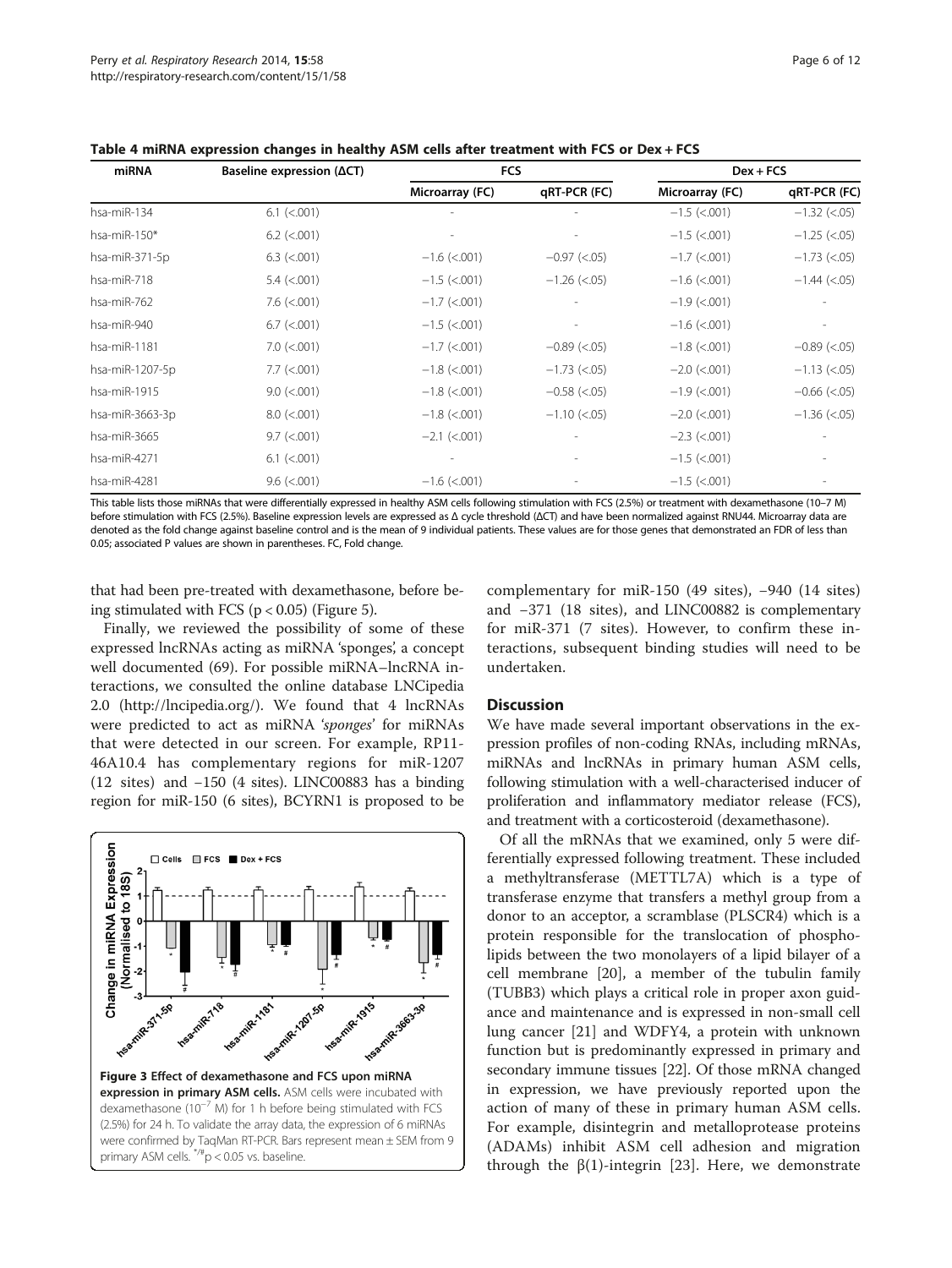<span id="page-6-0"></span>

others to be increased in expression after stimulation with FCS (2.5%) (ADAM19 & ADAMTS4) (Additional file [1:](#page-9-0) Table S1), and two more were decreased in expression after stimulation with FCS (2.5%) (ADAM8 & ADAMTS10) (Additional file [1](#page-9-0): Table S2) and both of these were further decreased in expression when the ASM cells were pre-treated with dexamethasone (10−<sup>7</sup> M) before subsequent stimulation with FCS (ADAM8 & ADAMTS10) (Additional file [1](#page-9-0): Table S4). Furthermore, 4 additional ADAMs were increased in expression when the ASM cells were pre-treated with dexamethasone (10−<sup>7</sup> M) before subsequent stimulation with FCS (ADAM28, ADAMTS1, ADAMTS4, and ADAMTS9), and the previously up-regulated ADAM19 was further increased in expression (Additional file [1:](#page-9-0) Table S3). ASM cells pre-treated with dexamethasone (10−<sup>7</sup> M) before subsequent stimulation with FCS resulted in the decreased expression of a further 3 (ADAMTS14, ADAMTS19, and ADAMTSL1) (Additional file [1](#page-9-0): Table S4). Furthermore, we have previously demonstrated that CCL11 (Eotaxin), is not only released in higher concentrations from ASM cells of patients with asthma compared to nonasthmatic control subjects, but also that dexamethasone can't repress this release effectively in asthmatic patients [\[2](#page-10-0)]. This comprehensive screen of mRNAs shows that CCL11 is decreased in expression in response to FCS stimulation (Additional file [1](#page-9-0): Table S2) and pre-treatment with dexamethasone before stimulation results in a further decrease in expression (Additional file [1:](#page-9-0) Table S4). Interestingly, activation of NF-κB may be the basis for increased expression of many inflammatory genes and for the perpetuation of chronic airway inflammation in asthma [\[24](#page-10-0)]. Once again, we show that 2 mRNAs essential for the de-activation of NF-κB are decreased in expression following stimulation with FCS. This includes NFKBIE, which binds to components of NF-kappa-B, trapping the complex in the cytoplasm and preventing it from activating genes in

the nucleus, and NFKBIZ, involved in regulation of NF-κB transcription factor complexes (Additional file [1:](#page-9-0) Table S2). ASM cells are able to express the toll-like receptors, TLR1 to TLR10 via different stimuli. We demonstrated that dexamethasone inhibited cytokine- and ligandinduced TLR2, TLR3, and TLR4 expression and chemokine release. However, dexamethasone potentiated TLR2 expression induced by combined IFN-gamma and TNF-alpha stimulation [[25\]](#page-10-0). Here we see that TLR2 is decreased in expression following stimulation with FCS (Additional file [1](#page-9-0): Table S2) and is further reduced when the cells are pre-treated with dexamethasone before said stimulation (Additional file [1](#page-9-0): Table S4). Interestingly, TLR4 was increased in expression when the cells are pre-treated with dexamethasone before said stimulation (Additional file [1:](#page-9-0) Table S3). Additionally, we have previously demonstrated that IRAK-1 mRNA expression is significantly decreased in expression following IL-1β stimulation, in ASM cells [[17](#page-10-0)]. Here we show that ASM cells pre-treated with dexamethasone before stimulation with FCS causes an increase in expression of IRAK1 (Additional file [1:](#page-9-0) Table S3). Here we demonstrate that FCS induces IL-6 release from primary ASM cells. We have previously found that TGF-β induced the expression of NOX4 and was accompanied by elevated IL-6 release in ASM cells [[26\]](#page-10-0). Further studies revealed a role for SMAD3 pathways. ASM cells treated with dexamethasone, before stimulation with FCS, further increases the expression of NOX4 (Additional file [1](#page-9-0): Table S3), and decreases the expression of SMAD3 (Additional file [1](#page-9-0): Table S4). Finally, and most recently, we have previously shown that the cyclin-dependent inhibitor  $p27^{KIP1}$ (CDKN1B) is vitally important in driving the hyperproliferation seen in ASM cells from asthmatics [\[7\]](#page-10-0). Here we see that cells treated with dexamethasone before stimulation with FCS show a decreased expression in this inhibitor (Additional file [1](#page-9-0): Table S4).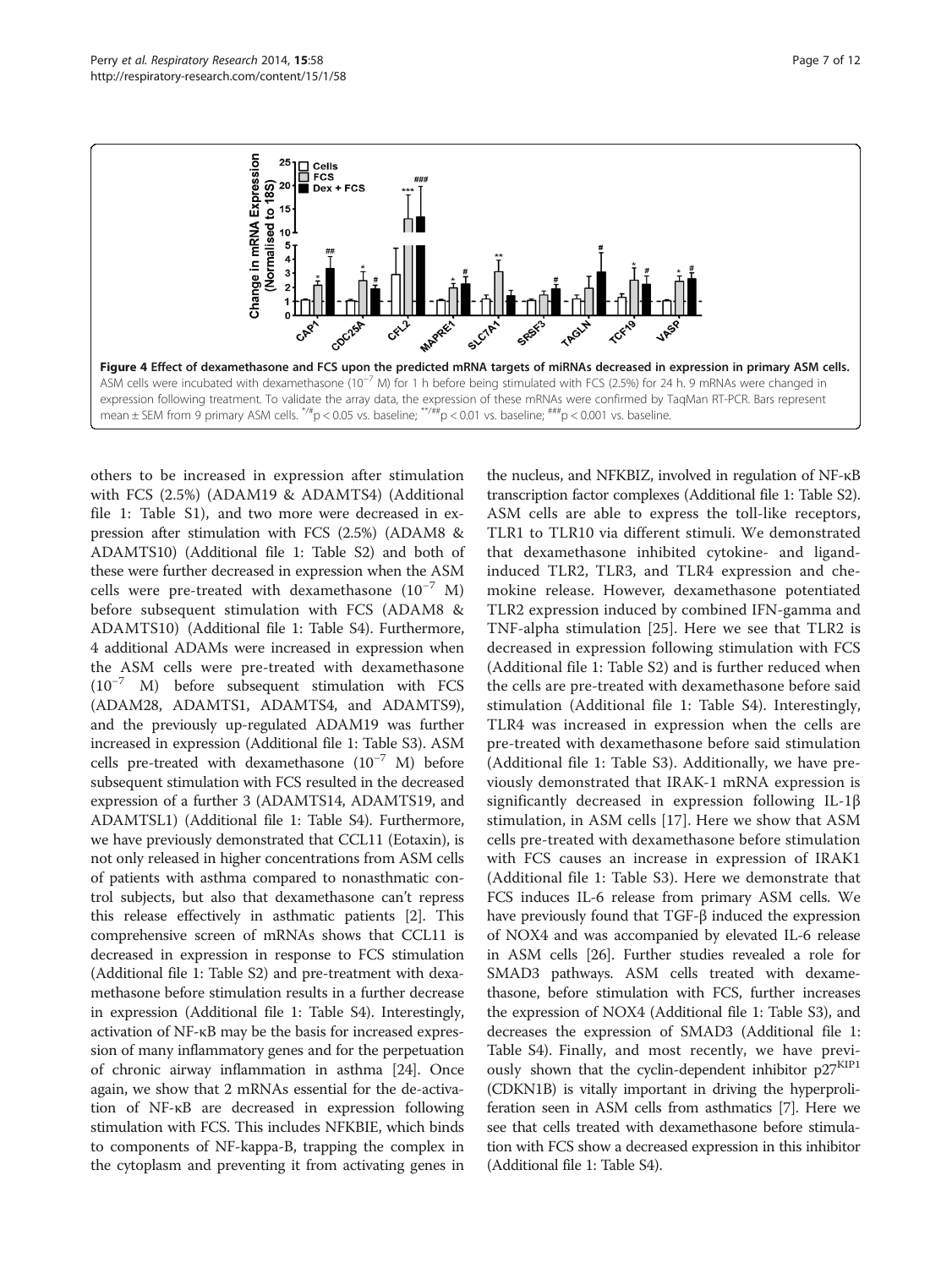|  | . <i>.</i> |  |
|--|------------|--|
|  |            |  |
|  |            |  |
|  |            |  |
|  |            |  |
|  |            |  |

|                         |                  |                   | <b>FCS</b>                  | $Dex + FCS$          |
|-------------------------|------------------|-------------------|-----------------------------|----------------------|
| <b>Class of IncRNA</b>  | Ensemble gene ID | <b>Transcript</b> | Microarray (FC)             | Microarray (FC)      |
| Known sense overlapping | ENST00000314957  | CTD-2201E18.3     | $-1.73$ (<.01)              | $1.78$ ( $< 0.05$ )  |
| lincRNA                 | ENST00000414120  | <b>LINC00887</b>  | $-1.81$ (<.05)              | $-1.93$ (<.01)       |
| Known antisense         | ENST00000415647  | RP11-46A10.4      | $-1.62$ (<.05)              | $-1.65$ (<.05)       |
| lincRNA                 | ENST00000417485  | AC012668.2        | $-2.28$ (<.01)              | $-1.81$ (<.01)       |
| lincRNA                 | ENST00000418539  | BCYRN1            | $-1.53$ (<.05)              | $2.37$ (<.05)        |
| Known antisense         | ENST00000420095  | LMCD1-AS1         | $-1.57$ (<.05)              | 5.65 $(< .05)$       |
| lincRNA                 | ENST00000426635  | <b>LINC00472</b>  | $1.86$ (<.05)               | $2.64$ ( $< .05$ )   |
| lincRNA                 | ENST00000431759  | SLC2A1-AS1        | $-1.95$ (<.05)              | $-2.09$ (<.05)       |
| lincRNA                 | ENST00000433843  | SNHG5             | $-1.74$ (<.05)              | $-1.51$ (<.01)       |
| lincRNA                 | ENST00000442316  | AC074363.1        | $-1.60$ (<.05)              | $-1.62$ (<.05)       |
| lincRNA                 | ENST00000444958  | <b>DANCR</b>      | $2.59$ (<.05)               | $2.38$ (<.05)        |
| Known antisense         | ENST00000446423  | SDCBP2            | $-1.82$ (<.05)              | $-1.82$ (<.05)       |
| lincRNA                 | ENST00000448738  | RP1-295F6.2       | $1.62$ (<.05)               | $1.53$ ( $< .05$ )   |
| lincRNA                 | ENST00000451910  | RP11-344J7.2      | $2.06$ ( $< 01$ )           | $1.66$ ( $< .05$ )   |
| Known retained intron   | ENST00000453698  | SNHG11            | $-2.85$ (<.01)              | $-2.24$ ( $< 01$ )   |
| lincRNA                 | ENST00000473636  | <b>LINC00882</b>  | $2.14 \left( < .05 \right)$ | $2.08$ (<.05)        |
| lincRNA                 | ENST00000495228  | <b>LINC00883</b>  | $1.63$ (<.05)               | $1.78$ ( $< 0.05$ )  |
| lincRNA                 | ENST00000505448  | RP11-77403.3      | $-1.57$ (<.001)             | $-1.66$ (<.05)       |
| Known antisense         | ENST00000507963  | NR2F1-AS1         | $-1.66$ (<.05)              | $-1.61$ (<.05)       |
| Known antisense         | ENST00000509179  | MEF2C-AS1         | $-2.59$ (<.05)              | $-2.16$ (<.01)       |
| lincRNA                 | ENST00000515296  | CTB-35F21.1       | $-1.83$ (<.05)              | $-1.94$ (<.05)       |
| lincRNA                 | ENST00000515306  | CTB-35F21.2       | $-2.23$ (<.05)              | $-2.15$ (<.05)       |
| lincRNA                 | ENST00000515871  | CTC-325J23.3      | $1.60$ (<.05)               | $1.72$ (<.01)        |
| lincRNA                 | ENST00000518765  | RP11-527N22.1     | $-1.69$ (<.05)              | $-1.53$ (<.05)       |
| lincRNA                 | ENST00000518771  | RP11-37B2.1       | $-1.85$ (<.001)             | $-1.71$ (<.001)      |
| lincRNA                 | ENST00000521128  | CTB-43E15.3       | $-2.07$ (<.05)              | $-2.06$ ( $< 0.05$ ) |
| lincRNA                 | ENST00000523242  | CTB-43E15.1       | $-1.79$ (<.05)              | $-2.02$ (<.05)       |
| lincRNA                 | ENST00000523328  | PVT1              | $1.39$ (<.01)               | $1.66$ (<.001)       |
| lincRNA                 | ENST00000538996  | AP003486.1        | $-2.69$ (<.01)              | $-1.81$ (<.05)       |

<span id="page-7-0"></span>

|  |  |  | Table 5 Common IncRNA expression changes in healthy ASM cells after treatment with FCS or Dex + FCS |
|--|--|--|-----------------------------------------------------------------------------------------------------|
|--|--|--|-----------------------------------------------------------------------------------------------------|

This table lists those lncRNAs that have been manually annotated in the Ensembl database and the expression of which is significantly changed in healthy ASM cells after stimulation with FCS (2.5%) or treatment with dexamethasone (10−<sup>7</sup> M) before stimulation with FCS (2.5%). Microarray data are denoted as the fold change against baseline control and is the mean of 9 individual patients. These values are for those genes that demonstrated an FDR of less than 0.05; associated P values are shown.

We then proceeded to measure the expression of miR-NAs in our human primary ASM cells. Over 200 miRNAs were detected, and we detected a change in the expression of a handful of these miRNAs following subsequent stimulation with FCS and treatment with dexamethasone. All of these miRNAs have previously been shown to be associated with cancer, for example, miR-371-5p is associated with gastric cancer [\[27\]](#page-10-0), miR-718 with breast cancer [[28](#page-10-0)], miR-1181 with ovarian cancer [\[29\]](#page-10-0), miR-1207-5p is associated with a novel cancer treatment, isoliquiritigenin [[30](#page-10-0)], miR-1915 is associated with drug resistance in colorectal cancer [[31](#page-10-0)] and miR-3663-3p is associated with skin

cancer [\[32](#page-10-0)]. Although these miRNAs have a role in aberrant cellular proliferation, this is the first time that these miRNAs have reported to be expressed in proliferating primary ASM cells. However, miR-1915 and −1207 have been previously reported to be increased in expression in asthmatic epithelial cells from airway brushings [\[33\]](#page-10-0), and miR-1207 has been shown to be associated with vascular smooth muscle proliferation [[34\]](#page-10-0). Furthermore, we propose that the decreased expression of three of these miRNAs (miR-371-5p, −940 and −1207-5p), allows for the expression of their target mRNAs which are involved in critical aspects of ASM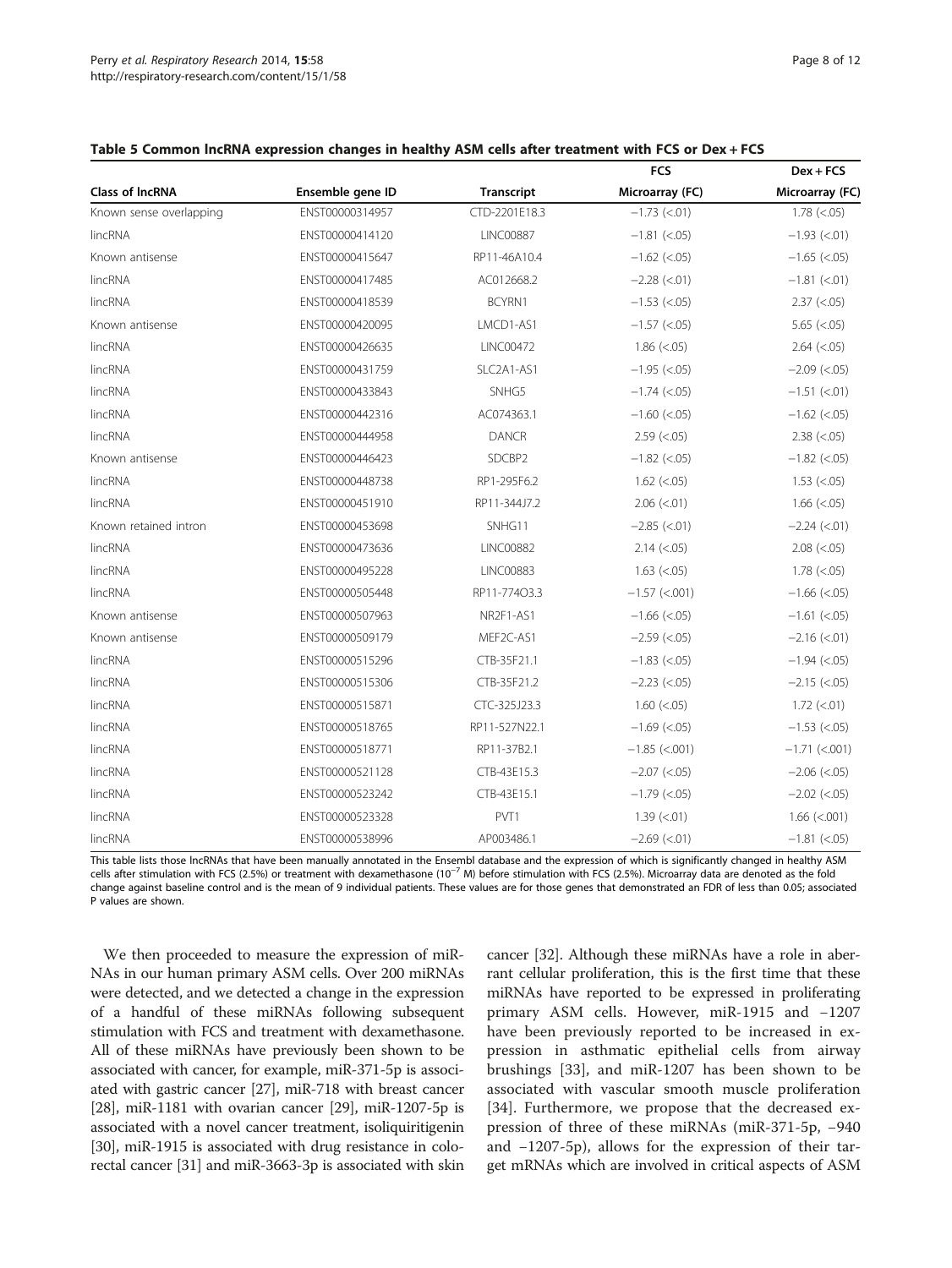<span id="page-8-0"></span>

cell cycle regulation such as regulation of microtubule structure, actin-filament dynamics and later stage cell cycle progression, although targeting studies need to be performed to confirm this [\[35](#page-10-0)-[43](#page-11-0)].

lncRNAs are widely expressed and yet their importance in physiological and pathological response has only recently been elucidated [[8,](#page-10-0)[44\]](#page-11-0). They are known to have a mechanism of action upon activation of common transcription factors such as NF-κB, Sox2, p53, Oct4 and Nanog [[45\]](#page-11-0). We detected the altered expression of 29 lncRNAs following FCS stimulation, and dexamethasone + FCS treatment, including small nucleolar RNA host gene 5 (previously U50HG), known to be expressed in human B-cell lymphoma [[46](#page-11-0)]; SDCBP2 antisense which is increased in expression in non-small cell lung cancer [\[47\]](#page-11-0); and small nucleolar host gene 11. 8 lncRNAs were increased in expression, including LINC00472 which is expressed in renal tissue [[48\]](#page-11-0) and small nucleolar host gene 13 (also known as DANCR) and 3 lncRNAs were differentially expressed between stimulation with FCS and those with dexamethasone and FCS which included brain cytoplasmic RNA 1 (also known as BC200) which is highly expressed in the hypothalamus [[49](#page-11-0)] and is deregulated in lung cancer [[50](#page-11-0)], and two novel lncRNAs; ENST00000314957 AND ENST00000420095. We validated our array data by confirming the expression of PVT1, and its transcriptional activator c-MYC. This lncRNA has been previously implicated in diabetes and cancer [[51](#page-11-0)-[53](#page-11-0)]. It has been demonstrated that PVT1 is overexpressed in ovarian and breast cancer cells and when this expression is inhibited by siRNAs, cell proliferation is decreased and apoptosis increased [\[53\]](#page-11-0). PVT1 is a downstream target of c-MYC that targets and binds PVT1, subsequently driving its transcription [[52](#page-11-0)]. Interestingly both c-MYC and PVT1 are part of the same locus known to be frequently overexpressed in cancer [\[53](#page-11-0)] and c-MYC is an important oncogene known to increase cancer cell growth and proliferation [[54](#page-11-0)]. Furthermore, it is known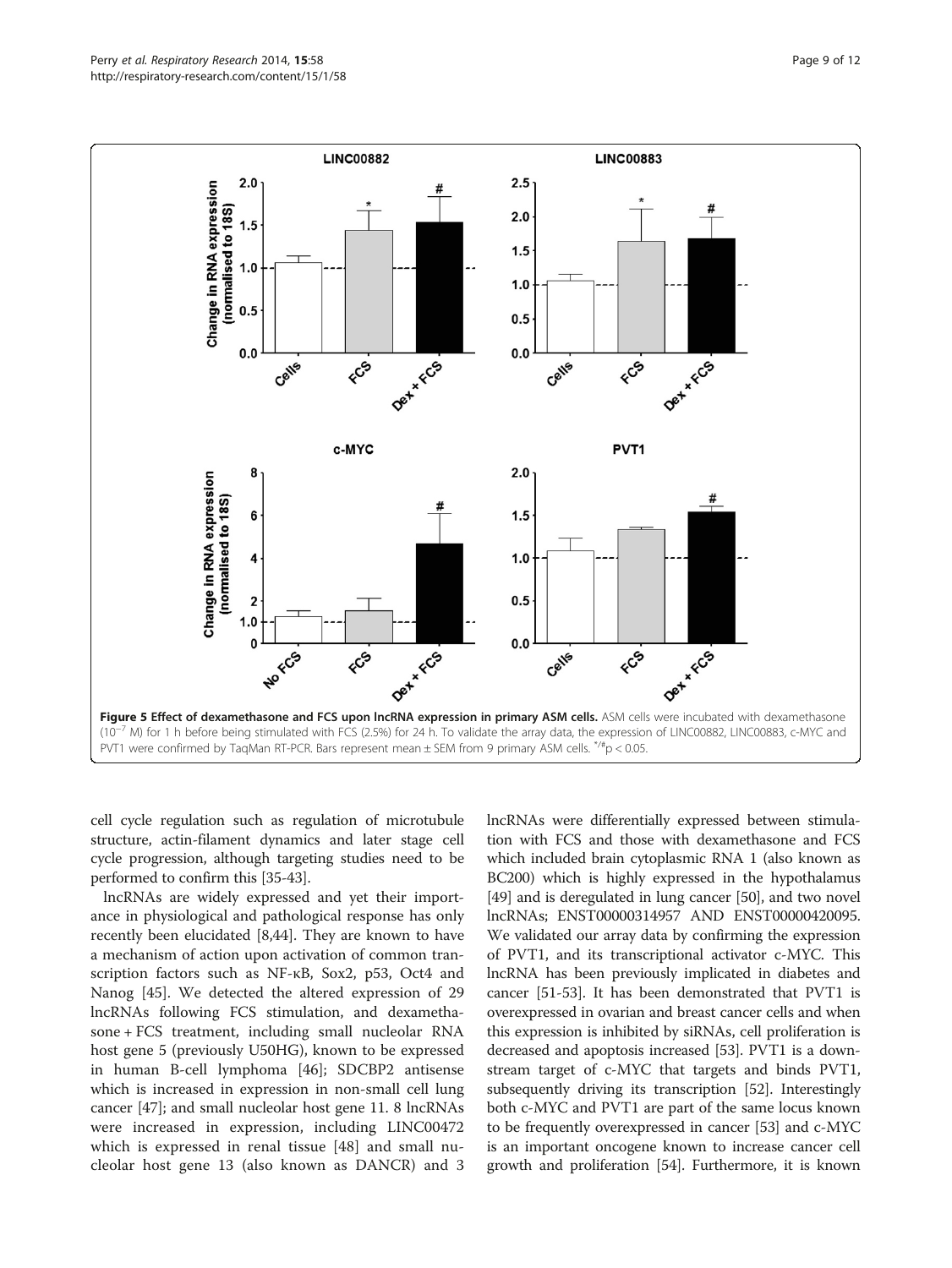<span id="page-9-0"></span>

that PVT1 expression can be directly induced by p53, as well as expressing a cluster of 6 miRNAs, including miR-1207-5p, which as stated above is decreased in expression in the primary ASM cells [\[55\]](#page-11-0).

Finally, we address the possibility of lncRNAs acting as miRNA 'sponges', a concept well documented [\[56](#page-11-0)]. We utilized the online data base LNCipedia 2.0 ([http://lncipedia.org/\)](http://lncipedia.org/) and found that that 4 lncRNAs were predicted to act as miRNA 'sponges' for those miRNAs, that were seen to be decreased in expression. We propose that the lincRNAs RP11-46A10.4, LINC00883, BCYRN1 and LINC00882 act as 'sponges' for the miRNAs −1207, −150, −940 and −371 and that this allows for the mRNA targets of these miRNAs to be expressed, as summarised in Figure 6. Again, these interactions need to be confirmed with knock-down studies.

In summary, using a transcriptomics-based approach, we have demonstrated that primary human ASM cells have a transcript expression profile associated with an activated phenotype and have shown that these changes might, in part, be mediated through alterations in noncoding RNA expression. Clearly, it is important to confirm these observations by examining the expression of these lncRNAs in primary ASM cells from patients with asthma and then to follow up these observations by targeting specific lncRNAs (such as gain and loss-of-function studies). These studies are currently on-going.

# Additional file

[Additional file 1: Table S1.](http://www.biomedcentral.com/content/supplementary/1465-9921-15-58-S1.docx) Up-regulated mRNAs in healthy ASM cells after stimulation with FCS. Table S2. Down-regulated mRNAs in healthy ASM cells after stimulation with FCS. Table S3. Up-regulated mRNAs in healthy ASM cells after stimulation with Dex + FCS. Table S4. Downregulated mRNAs in healthy ASM cells after stimulation with Dex + FCS. Table S5. Baseline levels of miRNAs in healthy ASM. Table S6. IncRNAs increased in expression in healthy ASM cells after stimulation with FCS. Table S7. lncRNAs decreased in expression in healthy ASM cells after stimulation with FCS. Table S8. IncRNAs increased in expression in healthy ASM cells after stimulation with Dex + FCS. Table S9. Changes in expression of lncRNAs in healthy ASM cells after stimulation with Dex + FCS.

#### Competing interests

The authors declare that they have no competing interests.

#### Authors' contributions

MMP, cultured the ASM cells, analyzed the array data, performed the RT-PCRs and drafted the manuscript. ET performed the arrays. PJA performed some of the RT-PCRS. MAL, helped analyze the array data, and helped conceive the study. DSG performed the patient biopsies. IMA & KFA helped with writing the manuscript. All authors read and approved the final manuscript.

#### Funding bodies

This work was supported by grants from Asthma UK (08/041) and The Wellcome Trust (085935). It was also supported by the NIHR Respiratory Disease Biomedical Research Unit at the Royal Brompton NHS Foundation Trust and Imperial College London. KFC is a Senior Investigator of NIHR, UK. MP is an Imperial College Research Fellow.

#### Author details

<sup>1</sup> Experimental Studies, National Heart and Lung Institute, Imperial College, London & Royal Brompton NIHR Biomedical Research Unit, Dovehouse Street, London SW3 6LY, UK. <sup>2</sup>Respiratory Research Group, University Hospital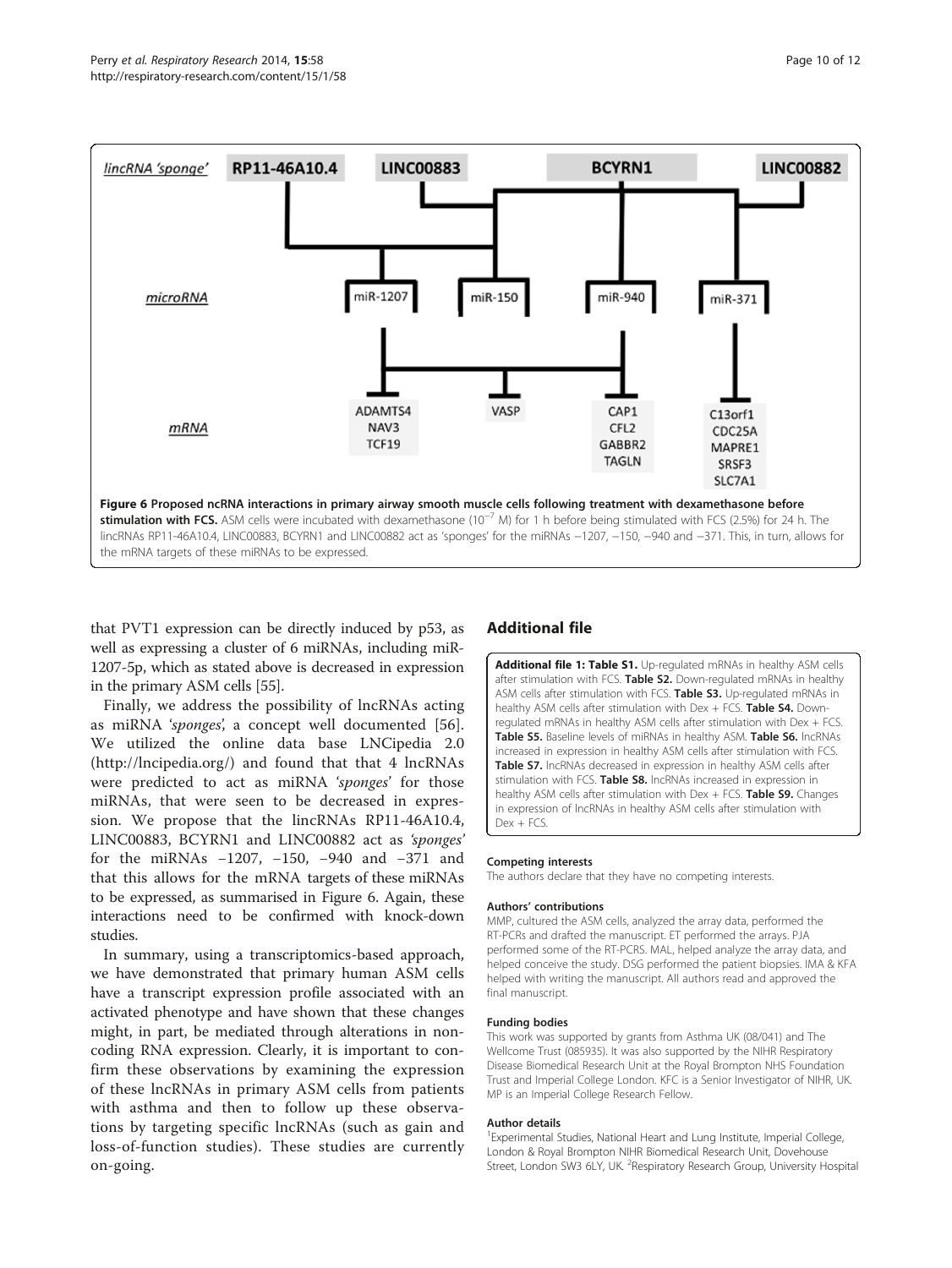<span id="page-10-0"></span>of South Manchester, University of Manchester, Southmoor Road, Manchester M23 9LY, UK. <sup>3</sup>Department of Pharmacy and Pharmacology, University of Bath, Claverton Down, Bath BA2 7AY, UK.

#### Received: 10 February 2014 Accepted: 28 April 2014 Published: 16 May 2014

#### References

- Michaeloudes C, Chang PJ, Petrou M, Chung KF: Transforming growth factor-ß and nuclear factor E2-related factor 2 regulate antioxidant responses in airway smooth muscle cells. Am J Respir Crit Care Med 2011, 184:894–903.
- 2. Chang PJ, Bhavsar PK, Michaeloudes C, Khorasani N, Chung KF: Corticosteroid insensitivity of chemokine expression in airway smooth muscle of patients with severe asthma. J Allergy Clin Immunol 2012, 130:877–885.
- 3. Chung KF: Should treatments for asthma be aimed at the airway smooth muscle? Expert Rev Respir Med 2007, 1:209–217.
- 4. Halayko AJ, Amrani Y: Mechanisms of inflammation-mediated airway smooth muscle plasticity and airways remodeling in asthma. Respir Physiol Neurobiol 2003, 137:209–222.
- 5. Chung KF, Barnes PJ: Cytokines in asthma. Thorax 1999, 54:825-857.
- 6. Chung KF: Airway smooth muscle cells: contributing to and regulating airway mucosal inflammation? Eur Respir J 2000, 15:961-968.
- 7. Perry MM, Baker JE, Gibeon DS, Adcock IM, Chung KF: Airway smooth muscle hyperproliferation is regulated by MicroRNA-221 in severe asthma. Am J Respir Cell Mol Biol 2013, 50:7–17.
- 8. Taft RJ, Pang KC, Mercer TR, Dinger M, Mattick JS: Non-coding RNAs: regulators of disease. J Pathol 2010, 220:126–139.
- Ponting CP, Oliver PL, Reik W: Evolution and functions of long noncoding RNAs. Cell 2009, 136:629–641.
- 10. Clifford RL, Singer CA, John AE: Epigenetics and miRNA emerge as key regulators of smooth muscle cell phenotype and function. Pulm Pharmacol Ther 2013, 26:75–85.
- 11. Perry MM, Hui CK, Whiteman M, Wood ME, Adcock I, Kirkham P, Michaeloudes C, Chung KF: Hydrogen sulfide inhibits proliferation and release of IL-8 from human airway smooth muscle cells. Am J Respir Cell Mol Biol 2011, 45:746–752.
- 12. Mosmann T: Rapid colorimetric assay for cellular growth and survival: application to proliferation and cytotoxicity assays. *J Immunol Methods* 1983, 65:55–63.
- 13. Huang DW, Sherman BT, Lempicki RA: Systematic and integrative analysis of large gene lists using DAVID bioinformatics resources. Nat Protoc 2008, 4:44–57.
- 14. Huang DW, Sherman BT, Lempicki RA: Bioinformatics enrichment tools: paths toward the comprehensive functional analysis of large gene lists. Nucleic Acids Res 2009, 37:1–13.
- 15. Volders PJ, Helsens K, Wang X, Menten B, Martens L, Gevaert K, Vandesompele J, Mestdagh P: LNCipedia: a database for annotated human lncRNA transcript sequences and structures. Nucl Acids Res 2013, 41:D246–D251.
- 16. Perry MM, Moschos SA, Williams AE, Shepherd NJ, Larner-Svensson HM, Lindsay MA: Rapid changes in MicroRNA-146a expression negatively regulate the IL-1beta-induced inflammatory response in human lung alveolar epithelial cells. J Immunol 2008, 180:5689-5698.
- 17. Larner-Svensson HM, Williams AE, Tsitsiou E, Perry MM, Jiang X, Chung KF, Lindsay MA: Pharmacological studies of the mechanism and function of interleukin-1beta-induced miRNA-146a expression in primary human airway smooth muscle. Respir Res 2010, 11:68.
- 18. Gunst SJ, Zhang W: Actin cytoskeletal dynamics in smooth muscle: a new paradigm for the regulation of smooth muscle contraction. Am J Physiol Cell Physiol 2008, 295:C576–C587.
- 19. Ma L, Bajic VB, Zhang Z: On the classification of long non-coding RNAs. RNA Biol 2013, 10:6–15.
- 20. Sahu SK, Gummadi SN, Manoj N, Aradhyam GK: Phospholipid scramblases: An overview. Arch Biochem Biophys 2007, 462:103–114.
- 21. Leng XF, Chen MW, Xian L, Dai L, Ma GY, Li MH: Combined analysis of mRNA expression of ERCC1, BAG-1, BRCA1, RRM1 and TUBB3 to predict prognosis in patients with non-small cell lung cancer who received adjuvant chemotherapy. J Exp Clin Cancer Res 2012, 31:25.
- 22. Yang W, Shen N, Ye DQ, Liu Q, Zhang Y, Qian XX, Hirankarn N, Ying D, Pan HF, Mok CC, Chan TM, Wong RWS, Lee KW, Mok MY, Wong SN, Leung AMH, Li XP, Avihingsanon Y, Wong CM, Lee TL, Ho MHK, Lee PPW, Chang YK, Li PH, Li RJ, Zhang L, Wong WHS, Ng IOL, Lau CS, Sham PC, et al: Genomewide association study in Asian populations identifies variants in ETS1 and WDFY4 associated with systemic lupus erythematosus. PLoS Genet 2010, 6:e1000841.
- 23. Lu D, Xie S, Sukkar MB, Lu X, Scully MF, Chung KF: Inhibition of airway smooth muscle adhesion and migration by the disintegrin domain of ADAM-15. Am J Respir Cell Mol Biol 2007, 37:494–500.
- 24. Hart LA, Krishnan VL, Adcock IM, Barnes PJ, Chung KF: Activation and localization of transcription factor, nuclear factor-kappaB, in asthma. Am J Respir Crit Care Med 1998, 158:1585–1592.
- 25. Sukkar MB, Xie S, Khorasani NM, Kon OM, Stanbridge R, Issa R, Chung KF: Toll-like receptor 2, 3, and 4 expression and function in human airway smooth muscle. J Allergy Clin Immunol 2006, 118:641-648.
- 26. Michaeloudes C, Sukkar MB, Khorasani NM, Bhavsar PK, Chung KF: TGF-beta regulates Nox4, MnSOD and catalase expression and IL-6 release in airway smooth muscle cells. Am J Physiol Lung Cell Mol Physiol 2010, 300:L295–L304.
- 27. Liu H, Zhu L, Liu B, Yang L, Meng X, Zhang W, Ma Y, Xiao H: Genome-wide microRNA profiles identify miR-378 as a serum biomarker for early detection of gastric cancer. Cancer Lett 2012, 316:196–203.
- 28. Schrauder MG, Strick R, Schulz-Wendtland R, Strissel PL, Kahmann L, Loehberg CR, Lux MP, Jud SM, Hartmann A, Hein A, Bayer CM, Bani MR, Richter S, Adamietz BR, Wenkel E, Rauh C, Beckmann MW, Fasching PA: Circulating micro-RNAs as potential blood-based markers for early stage breast cancer detection. PLoS ONE 2012, 7:e29770.
- 29. Nam E, Lee M, Yim G, Kim J, Kim S, Kim S, Kim Y: MicroRNA profiling of a CD133+ spheroid-forming subpopulation of the OVCAR3 human ovarian cancer cell line. BMC Med Genet 2012, 5:18.
- 30. Lee JE, Hong EJ, Nam HY, Hwang M, Kim JH, Han BG, Jeon JP: Molecular signatures in response to Isoliquiritigenin in lymphoblastoid cell lines. Biochem Biophys Res Commun 2012, 427:392–397.
- 31. Xu K, Liang X, Cui D, Wu Y, Shi W, Liu J: miR-1915 inhibits Bcl-2 to modulate multidrug resistance by increasing drug-sensitivity in human colorectal carcinoma cells. Mol Carcinog 2013, 52:70–78.
- 32. Sand M, Skrygan M, Sand D, Georgas D, Gambichler T, Hahn S, Altmeyer P, Bechara F: Comparative microarray analysis of microRNA expression profiles in primary cutaneous malignant melanoma, cutaneous malignant melanoma metastases, and benign melanocytic nevi. Cell Tissue Res 2013, 351:85–98.
- 33. Solberg OD, Ostrin EJ, Love MI, Peng JC, Bhakta NR, Hou L, Nguyen C, Solon M, Nguyen C, Barczak AJ, Zlock LT, Blagev DP, Finkbeiner WE, Ansel KM, Arron JR, Erle DJ, Woodruff PG: Airway epithelial miRNA expression is altered in asthma. Am J Respir Crit Care Med 2012, 186:965–974.
- 34. Karagiannis G, Weile J, Bader G, Minta J: Integrative pathway dissection of molecular mechanisms of moxLDL-induced vascular smooth muscle phenotype transformation. BMC Cardiovasc Disord 2013, 13:4.
- Wegener S, Hampe W, Herrmann D, Schaller HC: Alternative splicing in the regulatory region of the human phosphatases CDC25A and CDC25C. Eur J Cell Biol 2000, 79:810–815.
- 36. Su LK, Qi Y: Characterization of Human MAPRE Genes and Their Proteins. Genomics 2001, 71:142–149.
- 37. Zahler AM, Lane WS, Stolk JA, Roth MB: SR proteins: a conserved family of pre-mRNA splicing factors. Genes Dev 1992, 6:837-847.
- Closs EI, Boissel JP, Habermeier A, Rotmann A: Structure and function of Cationic amino Acid Transporters (CATs). J Membrane Biol 2006, 213:67–77.
- 39. Matviw H, Yu G, Young D: Identification of a human cDNA encoding a protein that is structurally and functionally related to the yeast adenylyl cyclase-associated CAP proteins. Mol Cell Biol 1992, 12:5033–5040.
- 40. Thirion C, Stucka R, Mendel B, Gruhler A, Jaksch M, Nowak KJ, Binz N, Laing NG, Lochmüller H: Characterization of human muscle type cofilin (CFL2) in normal and regenerating muscle. Eur J Biochem 2001, 268:3473-3482.
- 41. Camoretti-Mercado B, Forsythe SM, LeBeau MM, Espinosa R III, Vieira JE, Halayko AJ, Willadsen S, Kurtz B, Ober C, Evans GA, Thweatt R, Shapiro S, Niu Q, Qin Y, Padrid PA, Solway J: Expression and Cytogenetic Localization of the Human SM22 Gene (TAGLN). Genomics 1998, 49:452–457.
- 42. Haffner C, Jarchau T, Reinhard M, Hoppe J, Lohmann SM, Walter U: Molecular cloning, structural analysis and functional expression of the